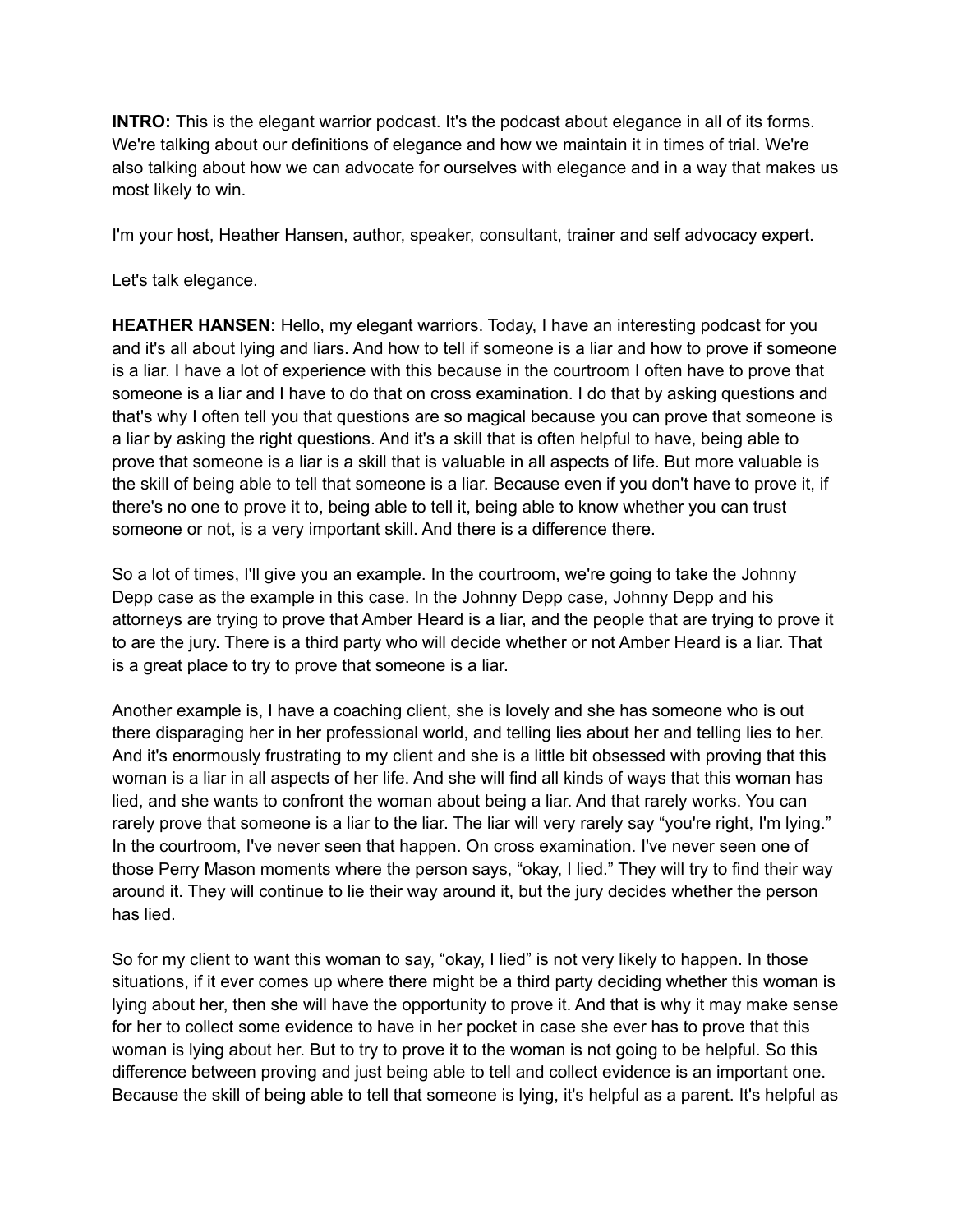a partner. It's helpful when you're negotiating. It's helpful when you're selling, if someone says they don't have the budget for that and you can tell that they're lying, that's some good information to have. It's helpful as a leader if one of your staff or team tells you something and you can tell that they're lying. That's great information to have. And so this skill applies to proving and to telling, but we use the ability to tell that someone is lying a whole lot more often. So that difference is important and it's going to come up again when we're talking about inconsistencies.

But before we get to inconsistencies, I want to start with one of the ways- the first way, to be able to tell that someone is lying, is in the words that they use. Words are magic. Words have enormous power. There's all kinds of neuroscience about words that the words that we use have an impact on our brains and our chemistry and on our hormones. And the words that we use also have an impact on the listener, and whether or not it sounds like we're lying. In the courtroom, I'm very particular about words. If a word is read from a deposition and read incorrectly, I will immediately note it to the jury and make sure that the jury knows the correct word.

And I thought it was really interesting as I taped this, it was yesterday in the Johnny Depp case, Ellen Barkin testified and she was talking about her relationship with Johnny Depp, and she said that initially it was a friendship and then it turned into a romantic relationship. And then the attorney asked another question, and then Ellen went back and said, "can I change that answer? I want to change romantic too sexual." So it wasn't a romantic relationship, it was a sexual relationship, and that is a difference, right? Some things can be romantic and not be sexual, some things can be sexual and not romantic. And those words have different meanings, and Ellen could have theoretically been proven a liar if she had stuck with the word romantic. So that change, which might seem like a minor one to those who aren't obsessed with words like I am, was a major one to me because it could have meant the difference between her being proved a liar and not being proved a liar. So words are important.

Another aspect of words being important is study show, research shows, that if someone starts using the word "you, yours" or more about "they, theirs" as opposed to "I, mine, my" that might be a sign that they're lying. Liars like to distance themselves from the lie. So they tend to start using the words "I, my, mine" less often, they're less likely to say "I" they're less likely to see say "my" they're less likely to say "mine." And that is because they want to distance themselves from the lie. So that's a place that you have to kind of know the person. Because if they're a person that rarely uses the word "I", then not using the word "I" might not be a good sign. But if there is someone who uses the word "I" a lot, some sort of narcissist or something, and then they start using it less and less often, it might be a sign for you to pay attention to that it could be that they're lying.

The last thing, and this is something that's big for me and I think it's because of my background in the courtroom, is the use of passive voice. If someone starts using the passive voice and says "I was told I could be here" "I was given permission to be here" "I was instructed I could be here", my liar antenna automatically go up. Because I want to know who told you, who gave you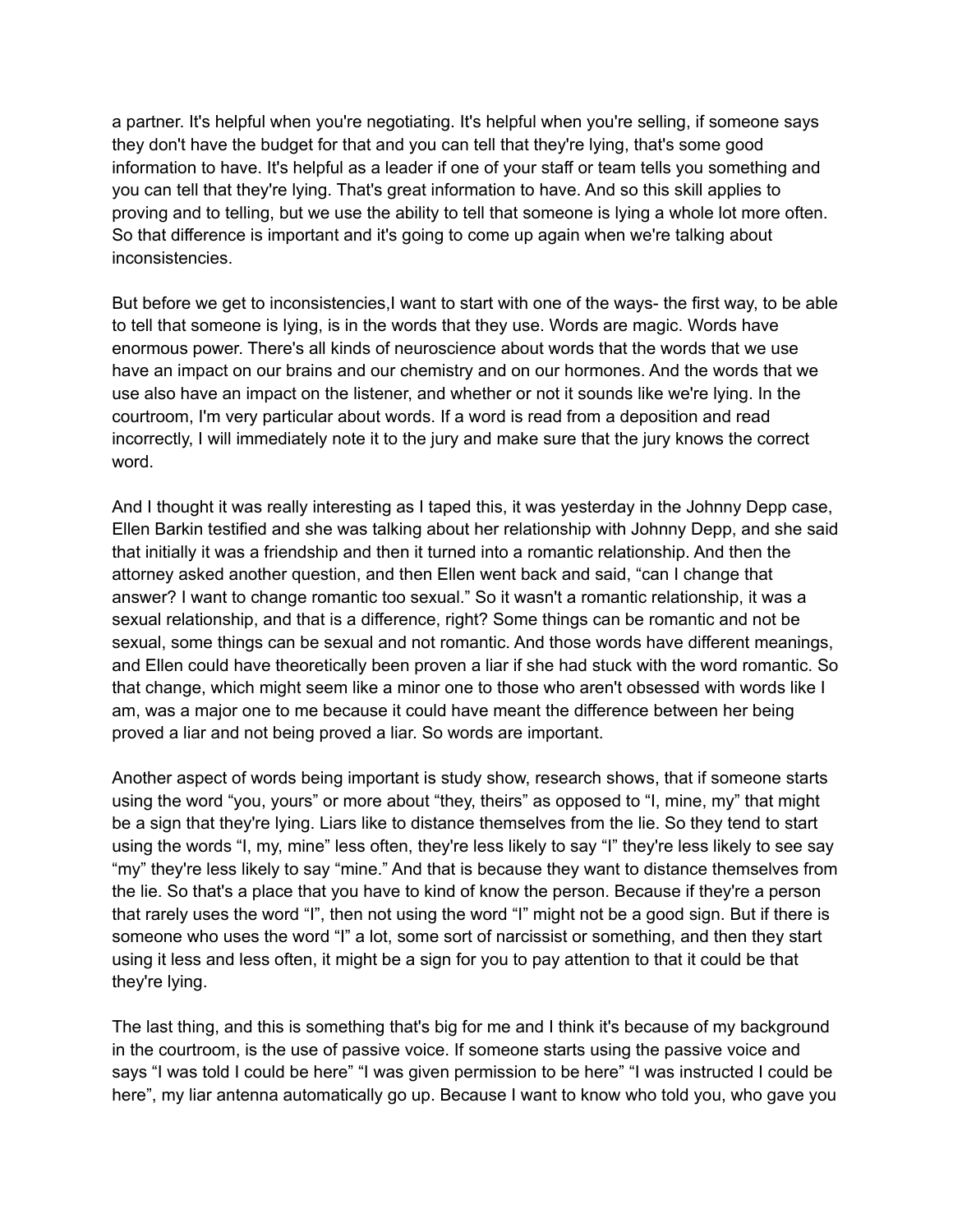permission, who instructed you. If you don't tell me who, I can't ask that person, I can't prove that you are lying. And a lot of times liars take advantage of that, and they speak in the passive voice in order to avoid being found out. And so anytime someone says to me, "I was told", I will say "by whom, who told you, when did they tell you? Where did they tell you?" And those types of questions are good ways to prove that someone is lying. So if someone is talking in the passive voice, you want to be aware of what they're talking about and whether or not it could be something that they are not telling the complete truth about. And that's another way to use words to be able to tell whether someone is lying.

The third way, well the third thing, the second way, is inconsistencies. And this is the most important way to tell if someone is lying. It's the most important way to prove that someone is lying. It's the most effective in the courtroom. It's the most effective outside of the courtroom. And one of the things that we tell jurors in the courtroom is that if you find inconsistencies in one area, and you find that a witness is lying about one thing, you can assume that they're lying about other things. And we do that in life as well, right? If someone has lied to me about one thing, I am more likely to think that they would lie about something else.

And that's where my client gets caught up in trying to prove that this woman lies about a lot of things. There was a period of time where she was obsessed with it. This woman lives in the same town as her, and this woman likes to talk about how she's never had filler in her face. Now no judgment to people who have had filler in their face and it's no big deal to have filler in your face. But from my client, it's frustrating because this woman runs around town and tells everyone that she's never had filler in her face, that she's always had these beautiful full lips and she's so grateful that her lips were naturally full. My client goes to the same injector as her. And so she knows that she has filler in her face. She also has seen on their injectors instagram page, a picture of this woman's lips pre and post injection, with the woman's name in the tag. So she has proof, right? She has an inconsistency. There is what the woman says, and then there is a picture of the woman's lips pre and post injection with the hashtag with the woman's name. So now you have an inconsistency, that too many would prove that this woman is a liar. That is an example of inconsistencies.

The same exact example, in one way, has come up in the Johnny Depp case. Amber Heard said that he punched her in the nose and broke her nose. There are pictures from the next day that don't show a broken nose. That is an inconsistency, and that may be enough to prove that Amber is lying. And so those inconsistencies, and especially if you collect them, like one by one, like my client has collected the inconsistencies of this woman that has told lies about her in case she ever needs them. And I have no problem with that. I think that you can spend too much time with that and we'll talk about that as we wrap up. But I think that collecting inconsistencies is a great way if you ultimately have to prove that someone is lying. And noting inconsistencies is a great way to tell if someone is lying.

The best kind of inconsistencies, the inconsistencies that are best at proving that someone is lying, is when the person is inconsistent with their own words. So in my cases, we take depositions, and we saw this in the Amber Heard/Johnny Depp case, there's deposition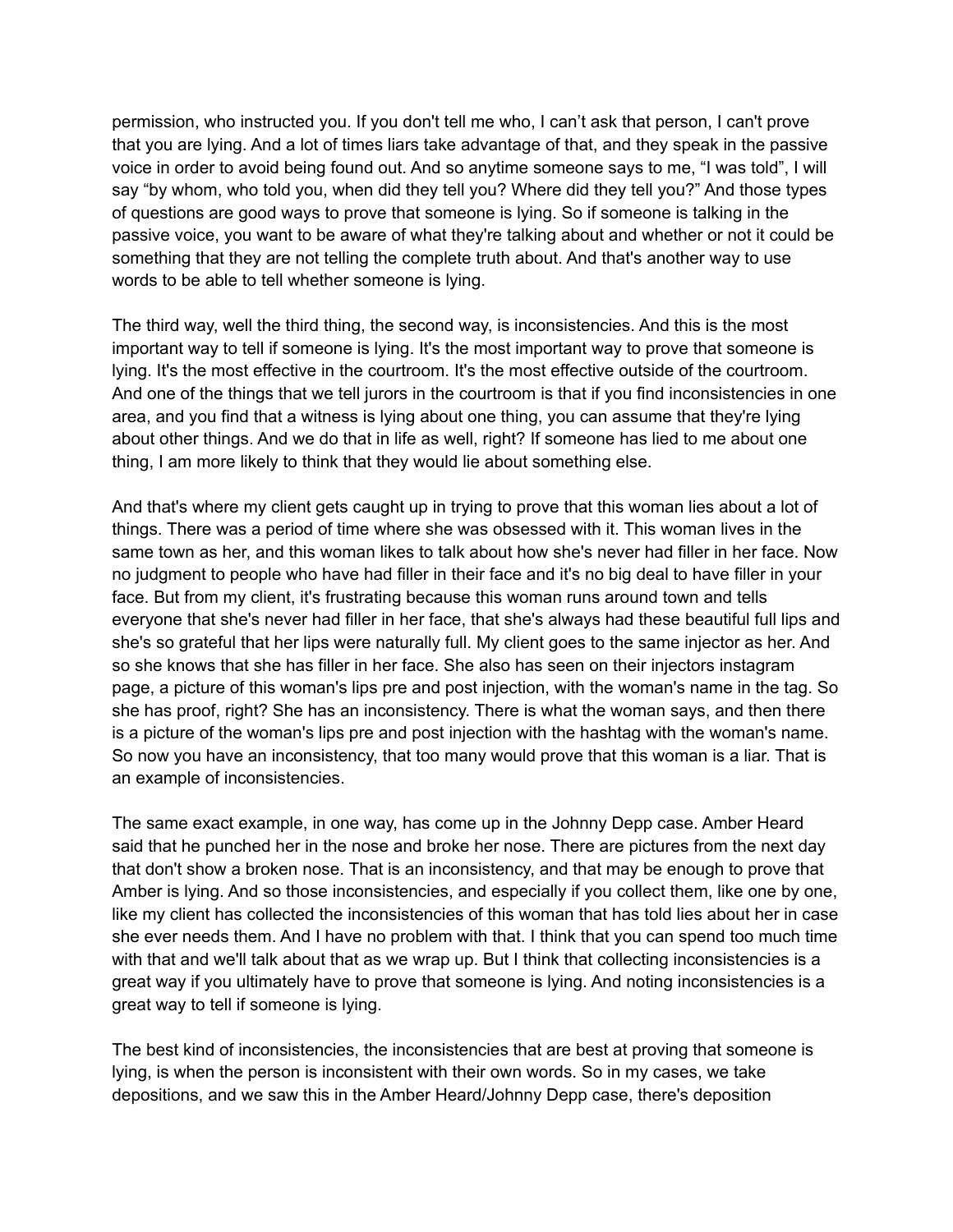testimony and then there's trial testimony. My dream is when a witness says something at deposition and says the exact opposite thing at trial, because that is an inconsistency that is very difficult to get around. People will try, they'll be like, "oh I changed my mind. I was wrong in my deposition. I wasn't remembering things correctly in my deposition." But juries don't like that. They don't like inconsistencies between what you said at one time and what you're saying now. So that's the type of thing that you want to look for, is this person consistent? Are they consistent with what they told you in the past? Are they consistent with what they've emailed in the past? Are they consistent with what they've written in the past? And then you can also look to, are they consistent with pictures of them? Are they consistent with what other people say about them? Are they consistent with other pieces of evidence that might be out there in the world? Inconsistencies are the best way to prove that someone isn't telling the truth. They are the best way to tell that someone is lying.

Some of the less good ways that people talk about, and the next one that I want to talk about, we've got words, we've got inconsistencies and I want to talk about tone of voice. Because if you look at the research tone of voice is actually a pretty valid way to be able to tell if someone is lying. In fact, that's what lie detector tests are measuring, to some degree, is does your tone go up? There's research that shows that if your tone is higher, it might be more likely that you are lying. Do you speed up in your rate of speech? There's research that shows that if you speed up you might be more likely to be lying. The problem with this though, is you have to know someone's baseline, because it has to be inconsistent with their baseline. If their baseline is to talk fast and high, then them talking fast and high isn't a sign that they're lying, it's a sign that they're talking. And so you need to be aware of someone's baseline when you are measuring their tone of voice as a signal of whether or not they're lying.

And baseline is even more important when we get to the fourth thing, which is the body language and facial expressions. People think they can tell whether someone is lying by body language and facial expressions. A lot of the things that you think tell you that someone is lying, in a lot of the articles and books about it, are not backed up well by the research. So there's an idea that if someone looks up into the left, they're probably lying because they're looking up into their brain to see, to recover some story. That is not well documented in the research. A lack of eye contact, too many people think that that's a sign that someone is lying. That's also not well documented in the research. There are what's called micro expressions on the face, which research shows can give you a signal that people are lying. But you need to be really practiced and very aware and very present to be able to read micro expressions. And you also need to know someone's baseline. So when it comes to telling that someone is lying, that is not the best way to do it. The best way to do it, whether you want to tell that they're lying, is to look for inconsistencies. And when you want to prove that they're lying, it's to collect those inconsistencies and use them when there is a third party deciding.

So all of this talk about lying reminds me of a quote that I once heard that I think about all the time. And the quote is "if you're looking for reasons to be offended, you will always find them." And so I really make it a practice to not look for reasons to be offended. And it is also true that if you're looking for lies, you will find them. I don't want you to spend your time looking for lies. I've